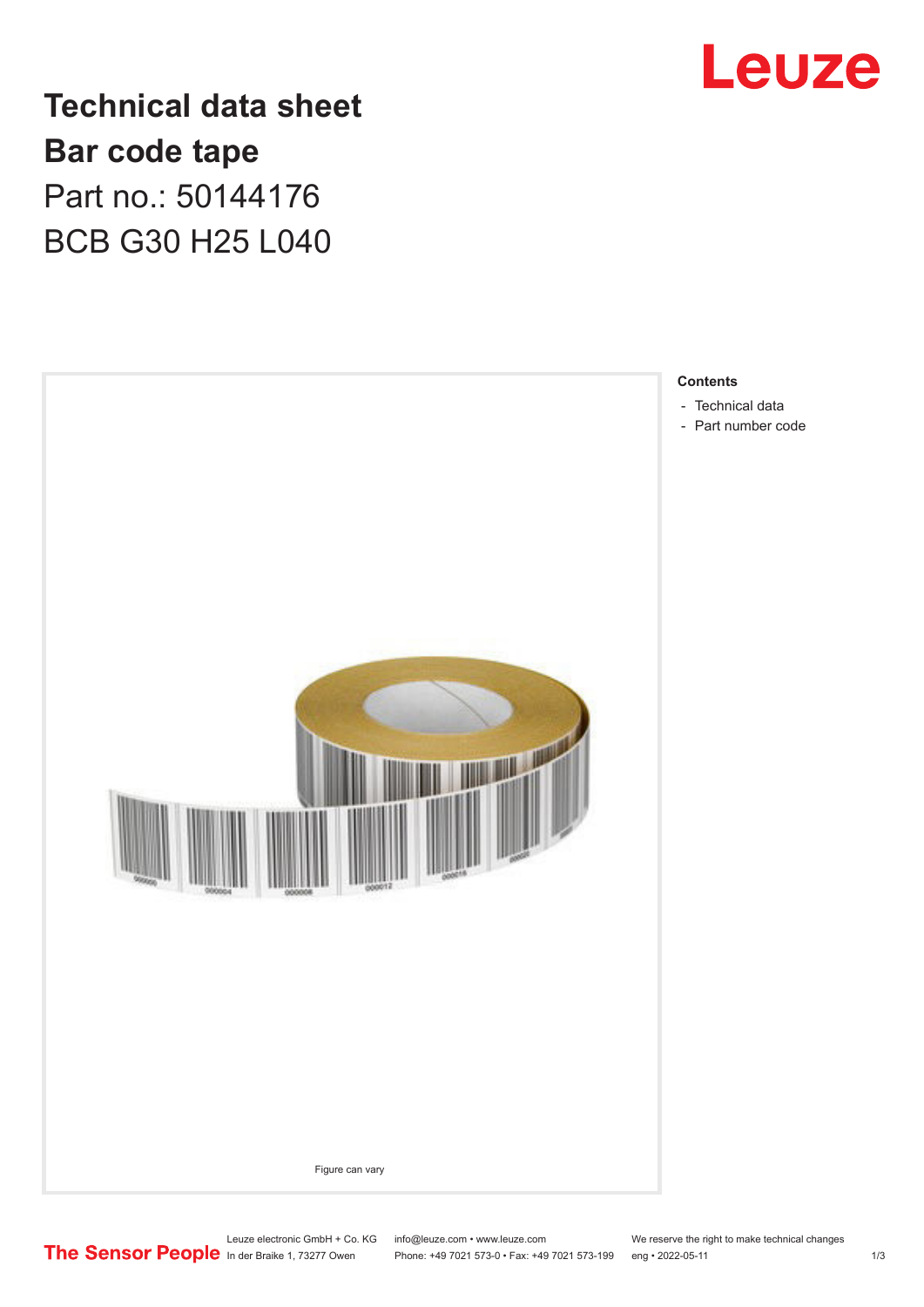**Dimension (H x L)** 25 mm x 40,000 mm

**Mechanical properties** Moisture resistant

Adhesive **Adhesive** Acrylate adhesive **Strength of adhesive** 0.1 mm **Manufacturing process** Filmsetting

**Grid dimension** 30 mm

**Chemical resistance (at 23 °C over 24** 

**Curing** 72 h

# <span id="page-1-0"></span>**Technical data**

# Leuze

### **Basic data**

**Mechanical data**

BPS 300i series bar code positioning system

Partly chemical resistant Scratch resistant UV resistant Wipe resistant

Diesel oil Heptane Transformer oil White spirit

## **Classification**

| <b>Customs tariff number</b> | 39269097 |
|------------------------------|----------|
| <b>ECLASS 5.1.4</b>          | 27280190 |
| ECLASS 8.0                   | 27280190 |
| <b>ECLASS 9.0</b>            | 27280192 |
| <b>ECLASS 10.0</b>           | 27280192 |
| ECLASS 11.0                  | 27280192 |
| ECLASS 12.0                  | 27280192 |
| <b>ETIM 5.0</b>              | EC002498 |
| <b>ETIM 6.0</b>              | EC003015 |
| <b>ETIM 7.0</b>              | EC003015 |

#### **Environmental data**

**h)**

| Ambient temperature, operation          | $-40$ 120 °C               |
|-----------------------------------------|----------------------------|
| <b>Processing temperature</b>           | 045 °C                     |
| Recommended processing tempera-<br>ture | 1025 °C                    |
| <b>Resistance</b>                       | Humidity                   |
|                                         | Salt spray fog (150 h/5 %) |
|                                         | UV light                   |
| <b>Temperature resistance</b>           | $-40$ 120 °C               |
| <b>Property of base</b>                 | Clean                      |
|                                         | Dry                        |
|                                         | Free of grease             |
|                                         | Smooth                     |

## **Part number code**

#### Part designation: **BCB AAA BBB CCCC DDDD E**

| <b>BCB</b>  | Bar code tape                                                                                                                                                                                                                                                                                                     |
|-------------|-------------------------------------------------------------------------------------------------------------------------------------------------------------------------------------------------------------------------------------------------------------------------------------------------------------------|
| <b>BCB</b>  | <b>Series</b><br>BCB: Bar code tape                                                                                                                                                                                                                                                                               |
| <b>AAA</b>  | Grid / grid dimension<br>G30: 30 mm<br>G40: 40 mm                                                                                                                                                                                                                                                                 |
| <b>BBB</b>  | Tape height / special height<br>H25: height 25 mm<br>H47: height 47 mm<br>SH1: special height, individually between 20 - 32 mm<br>SH2: special height, individually between 33 - 47 mm<br>SH3: special height, individually between 48 - 70 mm<br>SH4: special height, individually between 71 - 140 mm           |
| <b>CCCC</b> | Tape length / special length<br>Lxxx: tape length in mm<br>SL: Special length                                                                                                                                                                                                                                     |
| <b>DDDD</b> | <b>Options</b><br>TWIN: two identical printed tapes<br>MVS: Measurement Value Switch (color red)<br>MV0: Measurement Value Zero (color yellow)<br>ML: Marker label<br>RW: Reverse Winding (changed winding direction, the smallest position value is inside on the wrapping core)<br>RK: Repair Kit (repair tape) |